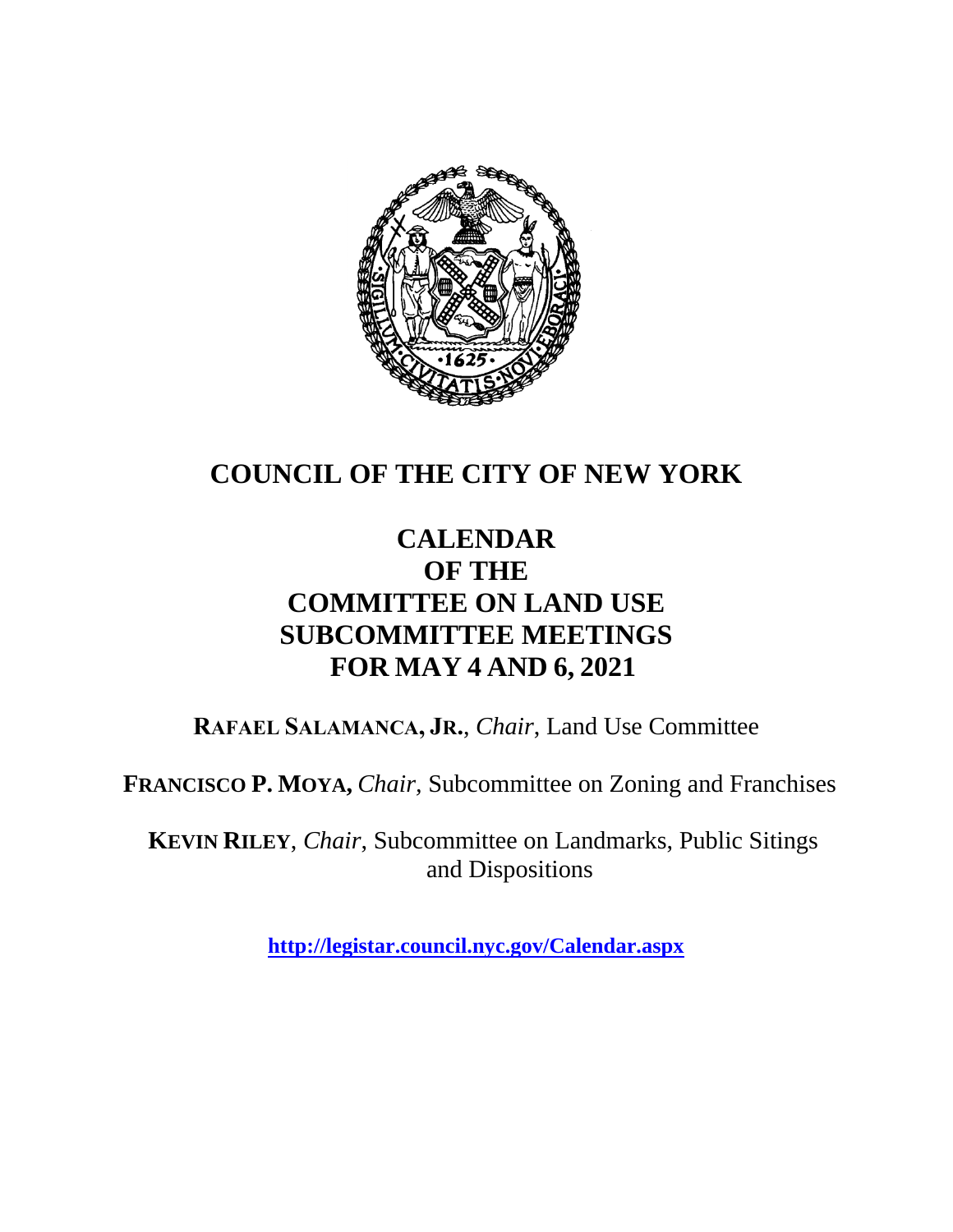**For questions about accessibility or to request additional accommodations please contact [swerts@council.nyc.gov](mailto:swerts@council.nyc.gov) or [nbenjamin@council.nyc.gov](mailto:nbenjamin@council.nyc.gov) or (212) 788-6936 at least three (3) business days before the hearing.**

# **Table of Contents**

#### **Item No. Page**

#### *Subcommittee on Zoning and Franchises Public Hearing/Meeting Scheduled for 05/04/21 commencing at 10:00 A.M., Remote Hearing*

| 1. | 30-02 Newtown Avenue Rezoning (L.U. Nos. 785 and 786)           | 3 <sup>1</sup> |
|----|-----------------------------------------------------------------|----------------|
| 2. |                                                                 | $\overline{4}$ |
| 3. |                                                                 | 5 <sup>5</sup> |
| 4. |                                                                 | $5^{\circ}$    |
| 5. | Arthur Avenue Hotel Rezoning (L.U. Nos. 777 and 778)            | $5 - 6$        |
| 6. | ACME Smoked Fish/GEM Street Rezoning (L.U. Nos. 779 and 780)    | $6 - 7$        |
| 7. |                                                                 | 7              |
| 8. | 68-19 Woodhaven Boulevard Rezoning (Pre. L.U. Nos. 773 and 774) | $8-9$          |
| 9. | 431 Concord Avenue Rezoning (Pre. L.U. Nos. 775 and 776)        | 9              |

#### *Subcommittee on Landmarks, Public Sitings and Dispositions Public Hearing/Meeting Scheduled for 05/06/21 commencing at 2:00 P.M., Remote Hearing*

If you are a member of the public who wishes to testify, please register via the New York City Council Home Page at [https://council.nyc.gov/,](https://council.nyc.gov/) where you can also find links to livestream the hearing and recordings of past hearings.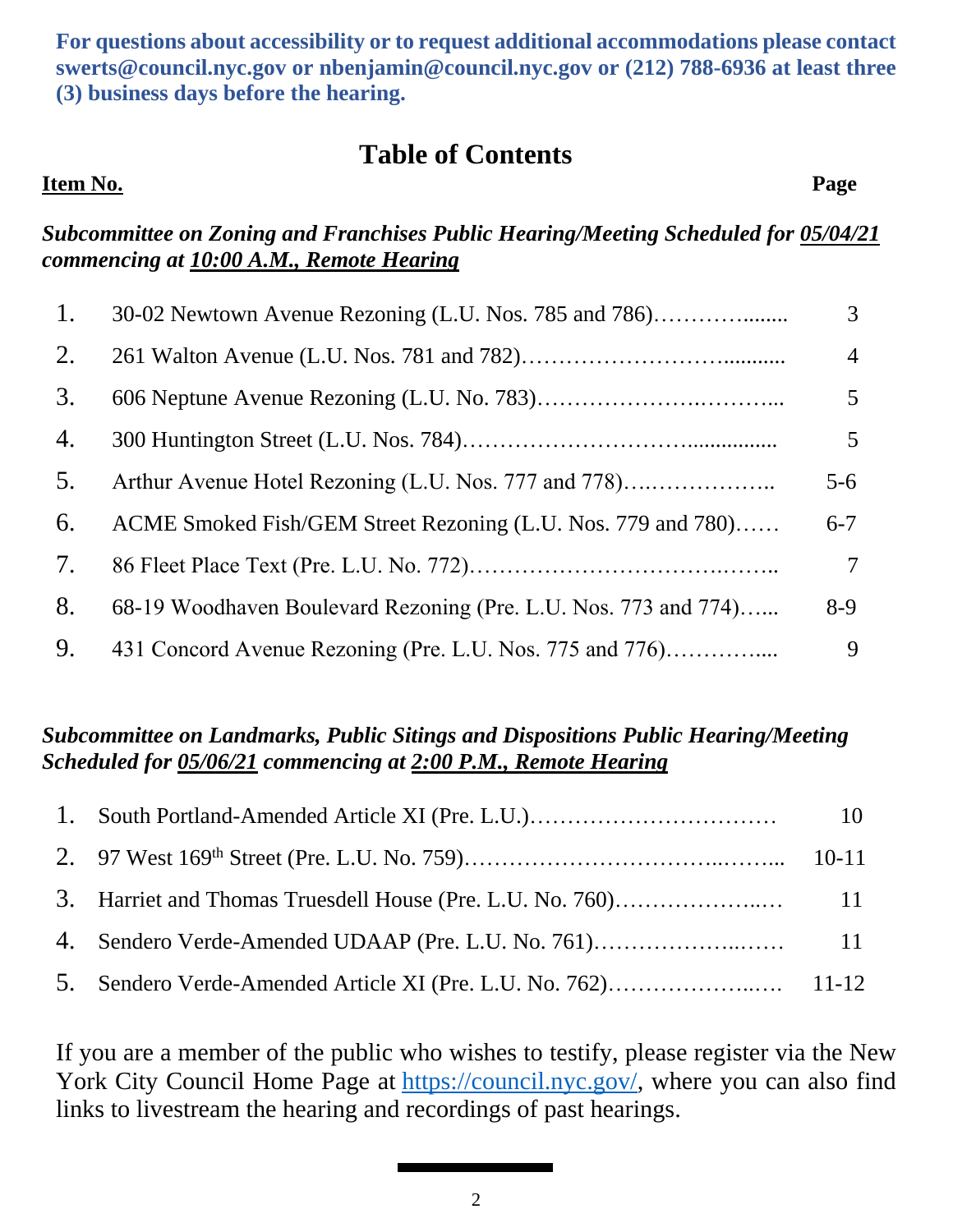# **SUBCOMMITTEE ON ZONING AND FRANCHISES**

The Subcommittee on Zoning and Franchises will hold a remote public hearing/meeting on the following matters, commencing at **10:00 A.M., Tuesday, May 4, 2021:**

#### **L.U. NOS. 785 AND 786 ARE RELATED**

#### **L.U. NO. 785**

#### **30-02 NEWTOWN AVENUE REZONING**

#### **QUEENS CB - 1 C 200282 ZMQ**

Application submitted by MEDREP Associates, LLC, pursuant to Sections 197-c and 201 of the New York City Charter for an amendment of the Zoning Map, Section No. 9a, by changing an existing C4-4A District to a C4-4D District property bounded by 30<sup>th</sup> Street, Newtown Avenue, 31<sup>st</sup> Street, a line 210 feet northeasterly of  $30<sup>th</sup>$  Avenue, a line 100 feet westerly of 31<sup>st</sup> Street, a line 285 feet northeasterly of 30<sup>th</sup> Avenue, as shown on a diagram (for illustrative purposes only) dated December 14, 2020, and subject to the conditions of CEQR Declaration E-593.

#### **L.U. NO. 786**

### **30-02 NEWTOWN AVENUE REZONING**

### **QUEENS CB - 1 N 200283 ZRQ**

Application submitted by MEDREP Associates, LLC, pursuant to Section 201 of the New York City Charter, for an amendment of the Zoning Resolution of the City of New York, modifying APPENDIX F for the purpose of establishing a Mandatory Inclusionary Housing area.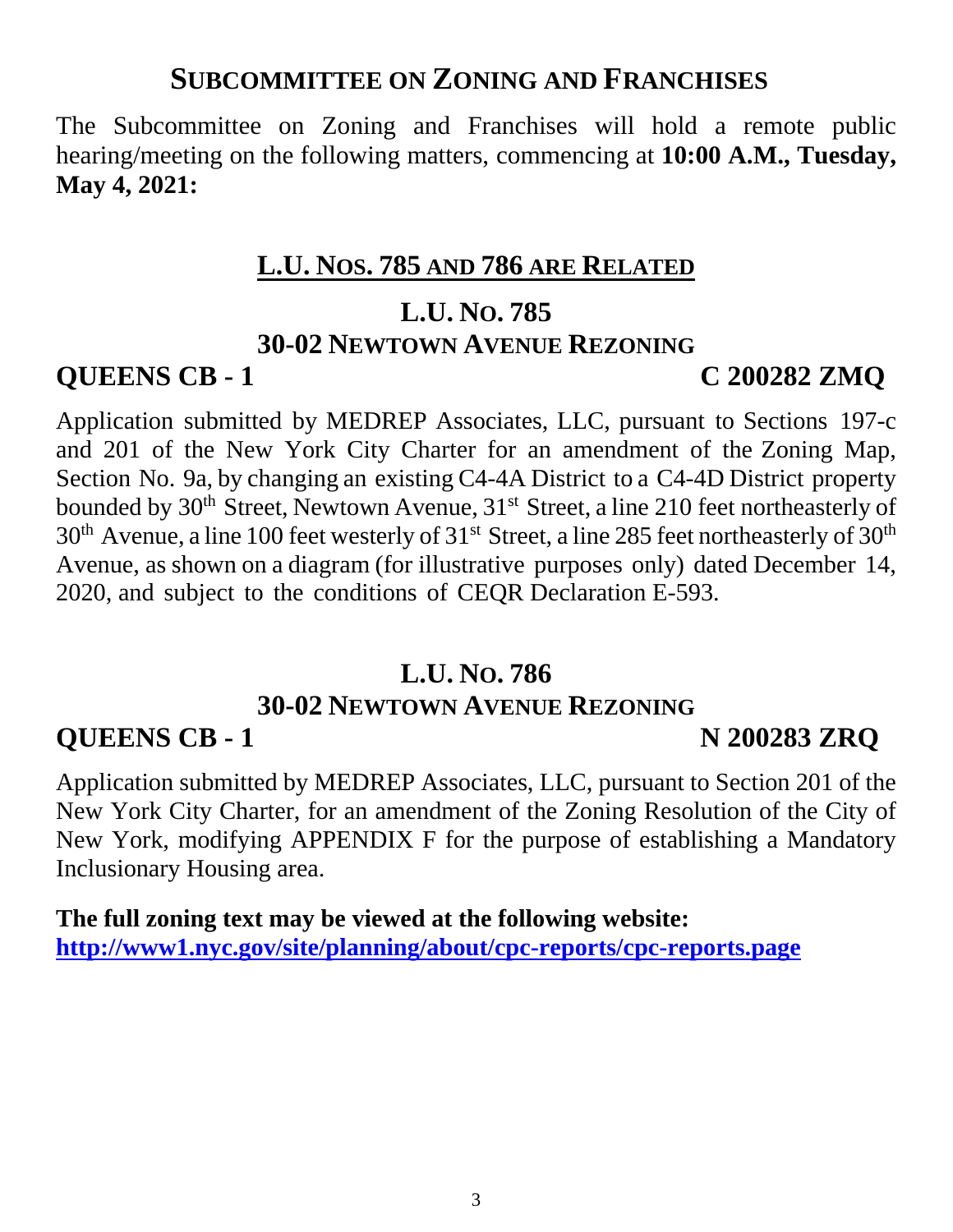# **L.U. NOS. 781 AND 782 ARE RELATED**

# **L.U. NO. 781 261 WALTON AVENUE**

# **BRONX CB - 1 C 200286 ZMX**

Application submitted by Mott Haven Gateway LLC pursuant to Sections 197-c and 201 of the New York City Charter for an amendment of the Zoning Map, Section No. 6a:

- 1. eliminating a Special Mixed Use District (MX-13) bounded by a line 200 feet southwesterly of East 140th Street, Walton Avenue, a line 100 feet northeasterly of East 138th Street, and Major Deegan Boulevard;
- 2. changing from an M1-4/R6A District to an R8A District property bounded by a line 200 feet southwesterly of East 140th Street, Walton Avenue, a line 100 feet northeasterly of East 138th Street, and Major Deegan Boulevard; and
- 3. establishing within the proposed R8A District a C2-4 District bounded by a line 200 feet southwesterly of East 140th Street, Walton Avenue, a line 100 feet northeasterly of East 138th Street, and Major Deegan Boulevard;

as shown on a diagram (for illustrative purposes only) dated November 16, 2020, and subject to the conditions of CEQR Declaration E-590.

# **L.U. NO. 782 261 WALTON AVENUE**

# **BRONX CB - 1 N 200287 ZRX**

Application submitted by Mott Haven Gateway LLC pursuant to Section 201 of the New York City Charter, for an amendment of the Zoning Resolution of the City of New York, modifying APPENDIX F for the purpose of establishing a Mandatory Inclusionary Housing area.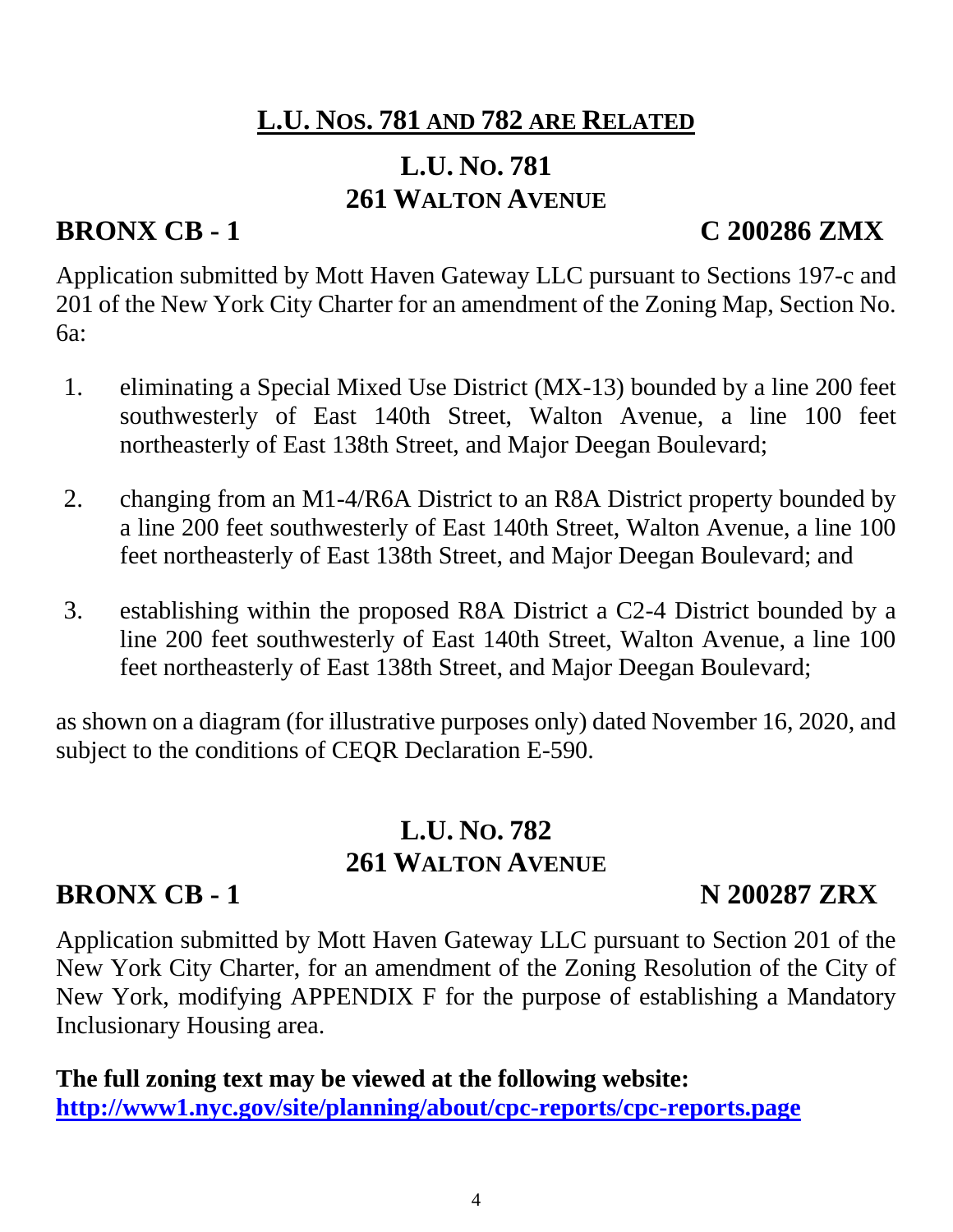# **L.U. NO. 783**

#### **606 NEPTUNE AVENUE REZONING**

# **BROOKLYN CB - 13 C 210033 ZMK**

Application submitted by McDonald's Corporation, pursuant to Sections 197-c and 201 of the New York City Charter for the amendment of the Zoning Map, Section No. 28d:

- 1. eliminating from within an existing R6 District to a C1-2 District bounded by Neptune Avenue, West 6th Street, Sheepshead Bay Road, and a line 150 feet westerly of West 6th Street; and
- 2. establishing within an existing R6 District a C2-4 District bounded by Neptune Avenue, West 6th Street, Sheepshead Bay Road, and a line 150 feet westerly of West 6th Street;

as shown on a diagram (for illustrative purposes only) dated November 30, 2020.

#### **L.U. NO. 784 300 HUNTINGTON STREET**

# **BROOKLYN CB - 6 C 210049 ZMK**

Application submitted by 300 Huntington Street, LLC, pursuant to Sections 197-c and 201 of the New York City Charter for an amendment of the Zoning Map, Section No. 16c, changing from an existing M2-1 District to an M2-3 District property bounded by Huntington Street, the centerline of the Gowanus Canal, West 9th Street, and Smith Street, as shown on a diagram (for illustrative purposes only) dated November 16, 2020, and subject to the conditions of CEQR Declaration of E-563. 

# **L.U. NOS. 777 AND 778 ARE RELATED**

#### **L.U. NO. 777 ARTHUR AVENUE HOTEL REZONING**

# **BRONX CB - 6 C 210027 ZMX**

Application by 2461 Hughes Associates, LLC, pursuant to Sections 197-c and 201 of the New York City Charter for an amendment of the Zoning Map, Section No. 3c: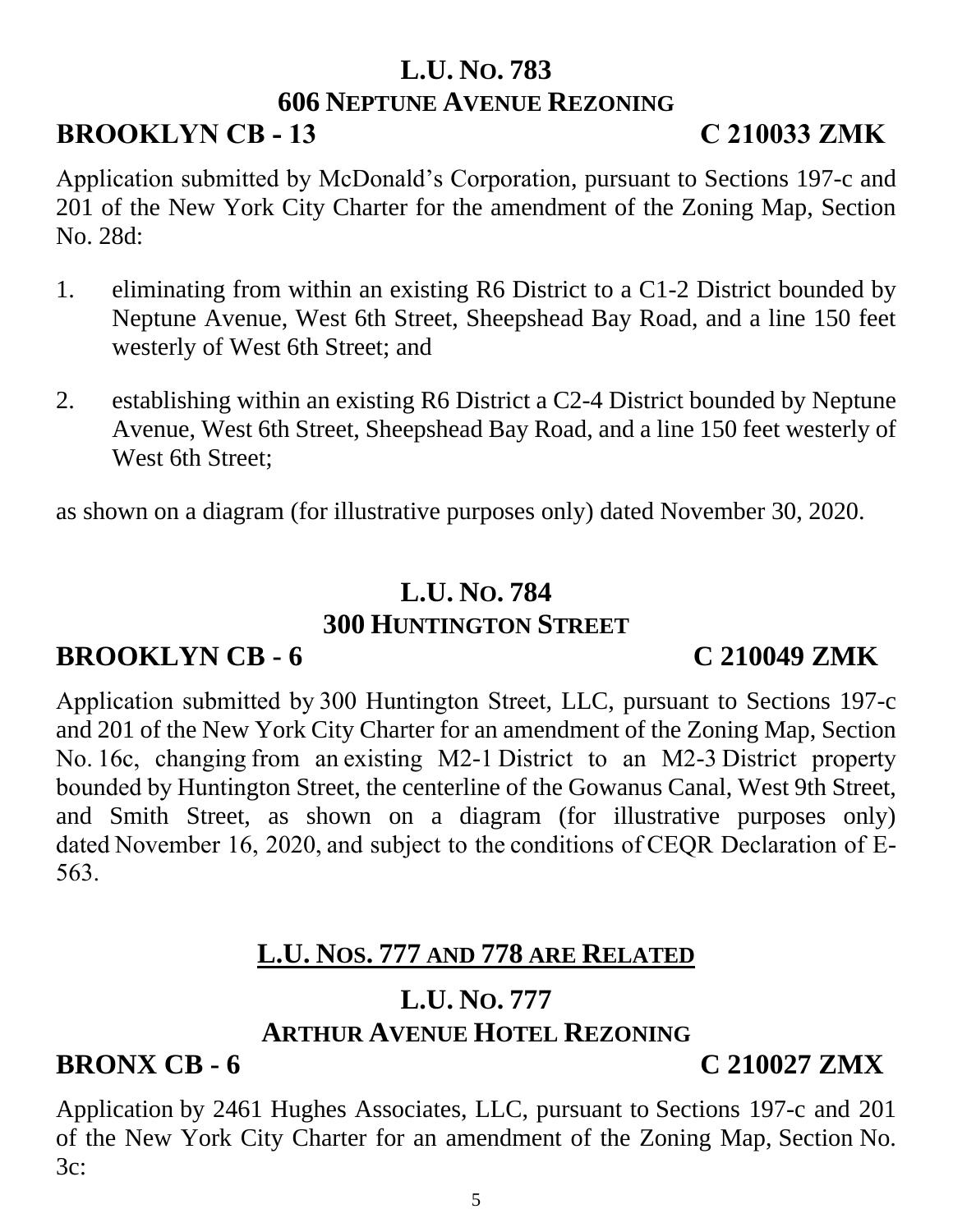- 1. eliminating from within an existing R6 District a C2-4 District bounded by a line 145 feet northeasterly of East 188th Street, a line midway between Arthur Avenue and Hughes Avenue, East 188<sup>th</sup> Street, and Arthur Avenue;
- 2. changing from an R6 District to a C6-1 District property bounded by a line 145 feet northeasterly of East 188th Street, Hughes Avenue, East 188th Street, and Arthur Avenue; and
- 3. establishing within an existing R6 District a C1-4 District bounded by the southwesterly boundary line of Vincent Ciccarone Playground and its northwesterly and southeasterly prolongations, Hughes Avenue, a line 100 feet northeasterly of East 188<sup>th</sup> Street, and Arthur Avenue;

as shown on a diagram (for illustrative purposes only) dated January 4, 2021, and subject to the of CEQR Declaration E-599.

# **L.U. NO. 778 ARTHUR AVENUE HOTEL REZONING**

# **BRONX CB - 6** N 210028 ZRX

Application submitted by 2461 Hughes Associates, LLC, pursuant to Section 201 of the New York City Charter, for an amendment of the Zoning Resolution of the City of New York, modifying APPENDIX F for the purpose of establishing a Mandatory Inclusionary Housing area.

**The full zoning text may be viewed at the following website: <http://www1.nyc.gov/site/planning/about/cpc-reports/cpc-reports.page>**

# **L.U. NOS. 779 AND 780 ARE RELATED**

# **L.U. NO. 779**

# **ACME SMOKED FISH/GEM STREET REZONING BROOKLYN CB - 1 C 210138 ZMK**

Application submitted by RP Inlet, LLC, pursuant to Sections 197-c and 201 of the New York City Charter for an amendment of the Zoning Map, Section Nos. 12c and 13a, changing from an M3-1 District to an M1-5 District property bounded by Meserole Avenue, Banker Street, Wythe Avenue, North 15th Street, and Gem Street,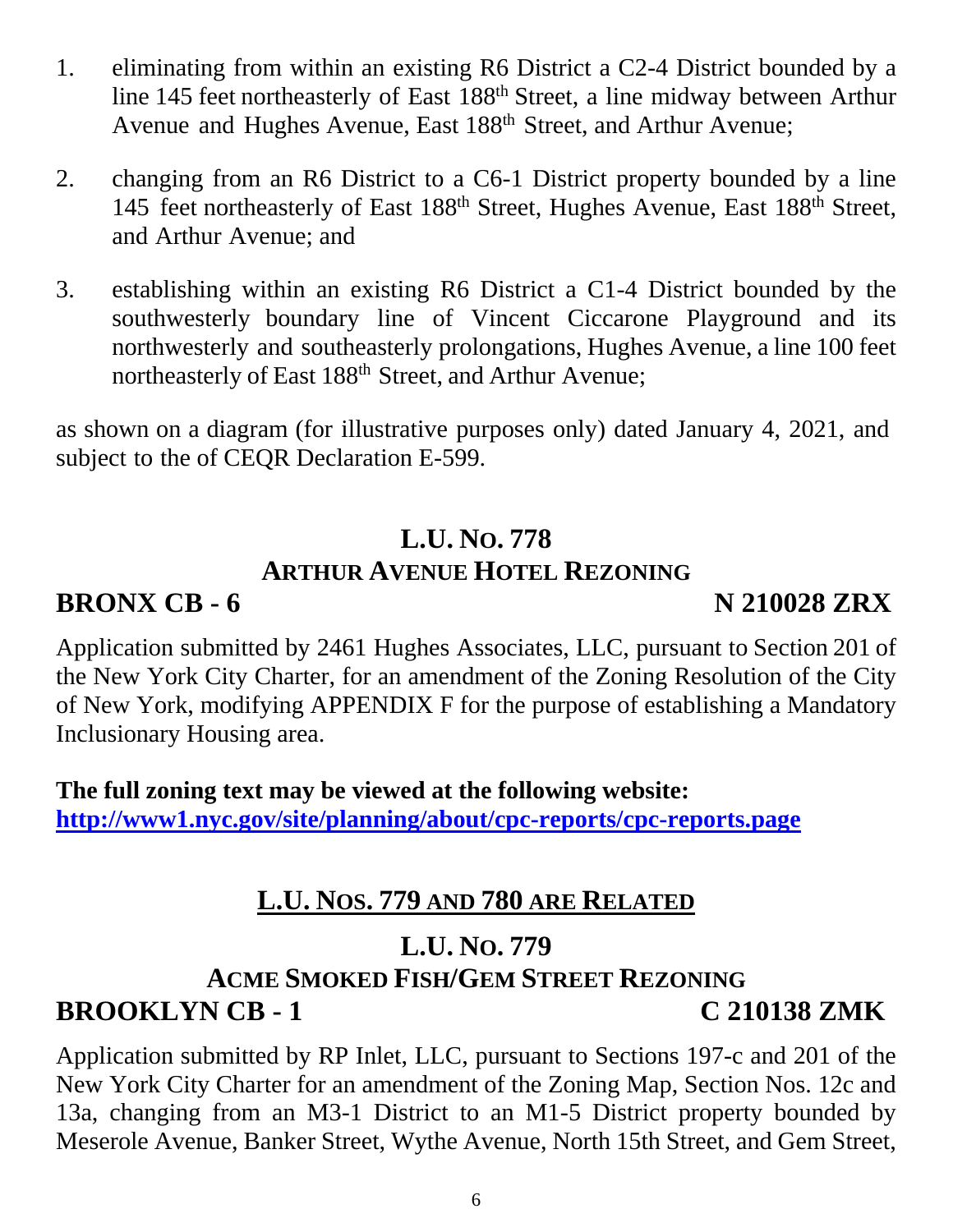as shown on a diagram (for illustrative purposes only) dated November 2, 2020, and subject to the conditions of CEQR Declaration E-585.

# **L.U. NO. 780 ACME SMOKED FISH/GEM STREET REZONING BROOKLYN CB - 1 C 210139 ZSK**

Application submitted by RP Inlet, LLC pursuant to Sections 197-c and 201 of the New York City Charter for the grant of a special permit pursuant to Sections 74-743 of the Zoning Resolution to modify the height and setback requirements of Section 43-43 (Special provisions for bulk modifications), in connection with a proposed mixed-use development, within a large scale general development, on property bounded by Meserole Avenue, Banker Street, Wythe Avenue, North 15<sup>th</sup> Street and Gem Street (Block 2615, Lot 1, 6, 19, 21, 25, 50 & 125), in an M1-5\* District.

\* Note: This site is proposed to be rezoned by changing an existing M3-1 District to an M1-5 District under a concurrent related application for a Zoning Map change (C 210138 ZMK).

### **PRECONSIDERED L.U. NO. 772**

*The public hearing on this item was held on April 20, 2021 and closed. It was laid over by the Subcommittee on Zoning and Franchises*

### **86 FLEET PLACE TEXT**

**BROOKLYN CB - 2** N 210061 ZRK

Application submitted by Red Apple Real Estate, pursuant to Section 201 of the New York City Charter for an amendment to the Zoning Resolution of the City of New York, modifying provisions of Article X, Chapter 1 (Special Downtown Brooklyn District).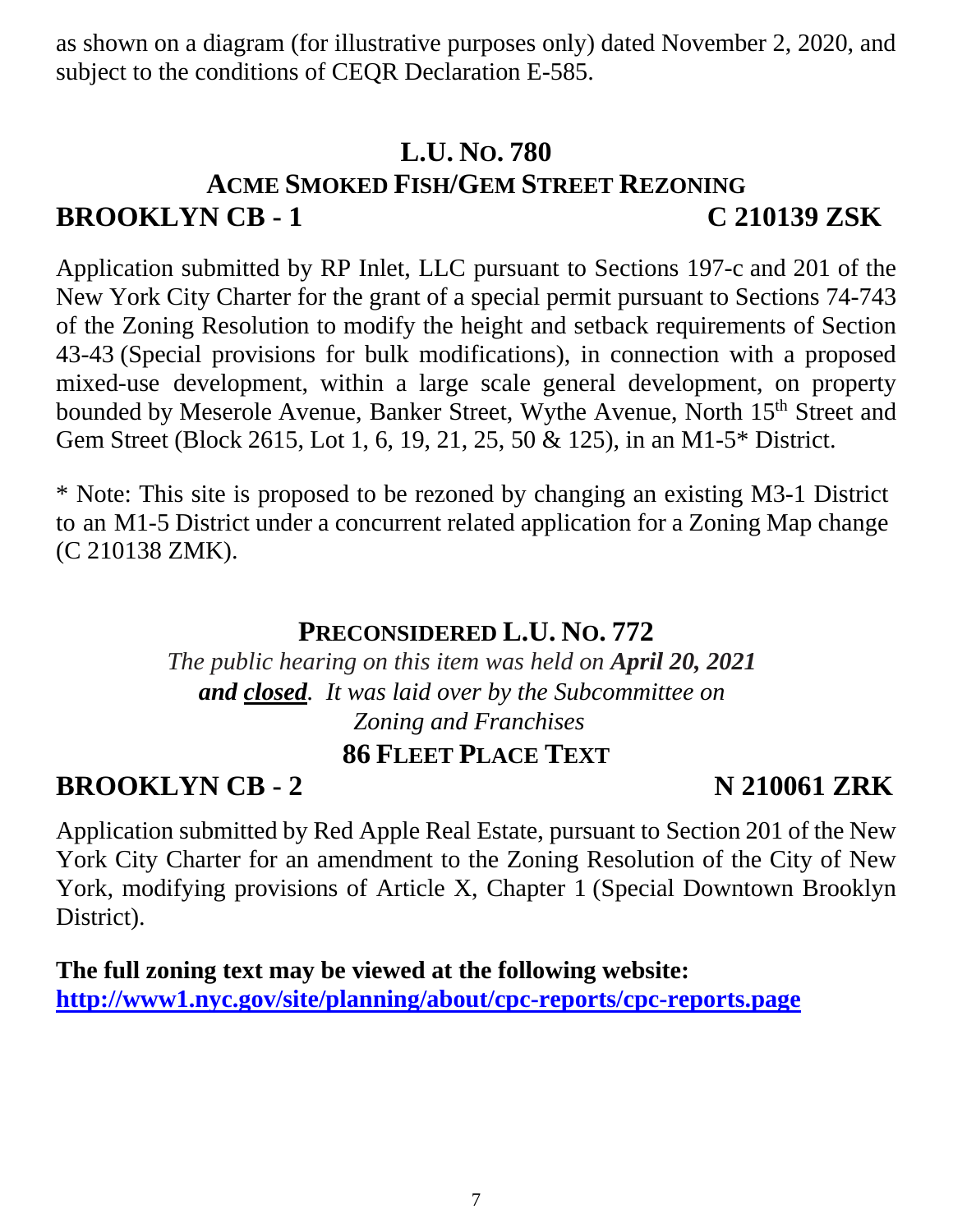# **PRECONSIDERED L.U. NOS. 773 AND 774 ARE RELATED**

**PRECONSIDERED L.U. NO. 773**

*The public hearing on this item was held on April 20, 2021 and closed. It was laid over by the Subcommittee on Zoning and Franchises*

# **68-19 WOODHAVEN BOULEVARD REZONING QUEENS CB - 6 C 200272 ZMQ**

Application submitted by 68-19 Rego Park, LLC, pursuant to Sections 197-c and 201 of the New York City Charter for the amendment of the Zoning Map, Section No. 14b:

- 1. changing from an R4 District to an R6A District property bounded by a line midway between 68<sup>th</sup> Avenue and 68<sup>th</sup> Road, Alderton Street, 68<sup>th</sup> Road, and a line 100 feet northeasterly of Woodhaven Boulevard;
- 2. changing from a C8-1 District to an R6A District property bounded by a line midway between  $68<sup>th</sup>$  Avenue and  $68<sup>th</sup>$  Road, a line 100 feet northeasterly of Woodhaven Boulevard, 68th Road, and Woodhaven Boulevard; and
- 3. establishing within the proposed R6A District a C2-3 District bounded by a line midway between  $68^{th}$  Avenue and  $68^{th}$  Road, a line 100 feet southwesterly of Alderton Street, 68<sup>th</sup> Road, and Woodhaven Boulevard;

as shown on a diagram (for illustrative purposes only) dated November 16, 2020, and subject to the conditions of CEQR Declaration E-589.

# **PRECONSIDERED L.U. NO. 774**

*The public hearing on this item was held on April 20, 2021 and closed. It was laid over by the Subcommittee on Zoning and Franchises*

### **68-19 WOODHAVEN BOULEVARD REZONING**

# **QUEENS CB - 6 N 200273 ZRQ**

Application submitted by 68-19 Rego Park, LLC, pursuant to Section 201 of the New York City Charter, for an amendment of the Zoning Resolution of the City of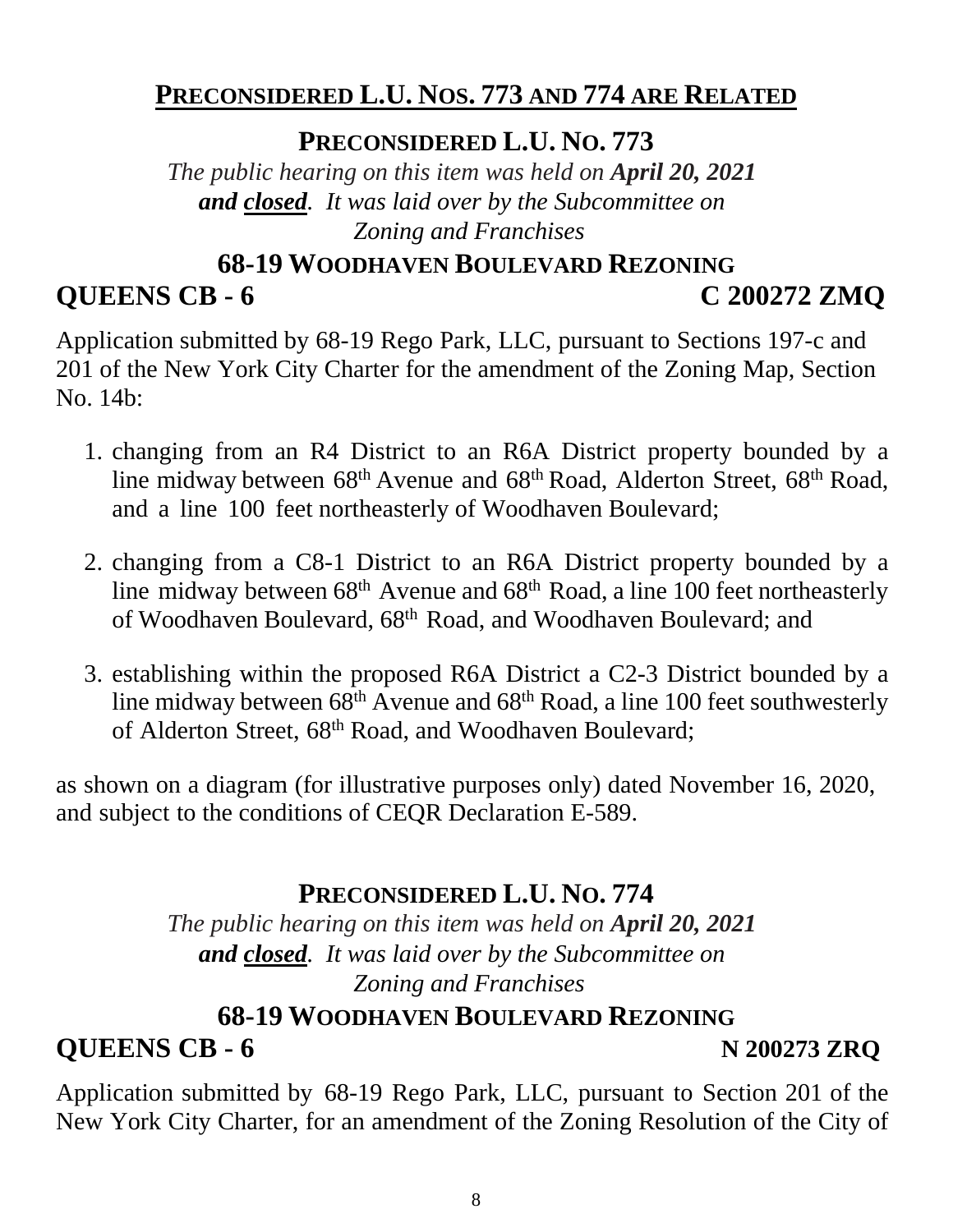New York, modifying APPENDIX F for the purpose of establishing a Mandatory Inclusionary Housing area.

#### **The full zoning text may be viewed at the following website:**

**<http://www1.nyc.gov/site/planning/about/cpc-reports/cpc-reports.page>**

# **PRECONSIDERED L.U. NOS. 775 AND 776 ARE RELATED**

### **PRECONSIDERED L.U. NO. 775**

*The public hearing on this item was held on April 20, 2021 and closed. It was laid over by the Subcommittee on Zoning and Franchises*

#### **431 CONCORD AVENUE REZONING**

# **BRONX CB - 1 C 200274 ZMX**

Application submitted by Concord Realty, LLC, pursuant to Sections 197-c and 201 of the New York City Charter for an amendment of the Zoning Map, Section No. 6c, by changing from an existing M1-2 District to an R7D District property bounded by East 145th Street, Concord Avenue, a line 150 feet southerly of East 145th Street, and a line midway between Jackson Avenue and Concord Avenue, as shown on a diagram (for illustrative purposes only) dated November 2, 2020, and subject to the conditions of CEQR Declaration E-588.

# **PRECONSIDERED L.U. NO. 776**

*The public hearing on this item was held on April 20, 2021 and closed. It was laid over by the Subcommittee on Zoning and Franchises*

### **431 CONCORD AVENUE REZONING**

# **BRONX CB - 1 N 200275 ZRX**

Application submitted by Concord Realty, LLC, pursuant to Section 201 of the New York City Charter, for an amendment of the Zoning Resolution of the City of New York, modifying APPENDIX F for the purpose of establishing a Mandatory Inclusionary Housing area.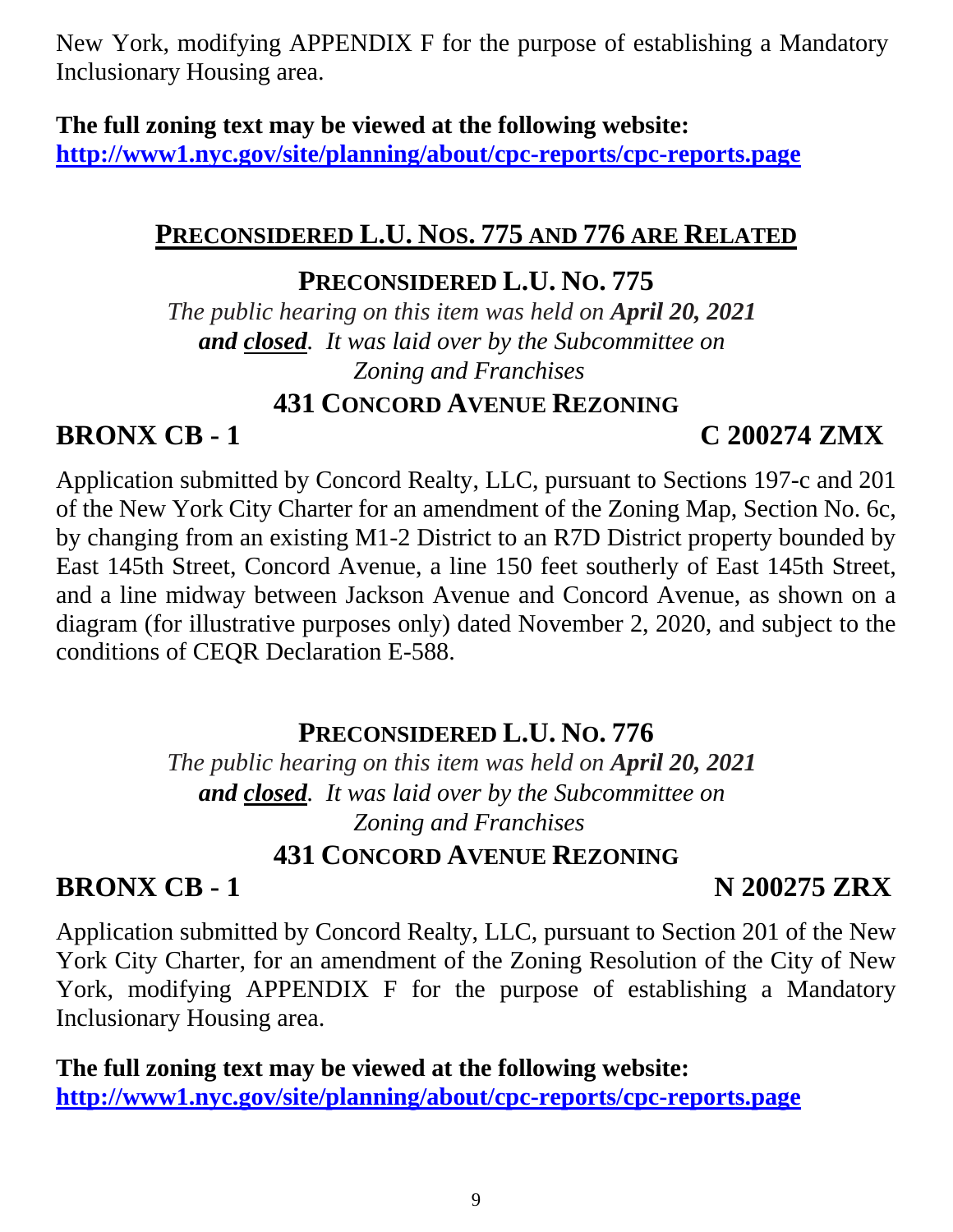#### **SUBCOMMITTEE ON LANDMARKS, PUBLIC SITINGS AND DISPOSITIONS**

The Subcommittee on Landmarks, Public Sitings and Dispositions will hold a remote public hearing/meeting on the following matters, commencing at **2:00 P.M. Thursday, May 6, 2021:**

# **PRECONSIDERED L.U.**

# **SOUTH PORTLAND – AMENDED ARTICLE XI BROOKLYN CB - 2 20215023 HAK**

Application submitted by the New York City Department of Housing Preservation and Development for an amendment to a previously approved real property tax exemption for property located at Block 2003, Lot 37, Borough of Brooklyn, Community District 2, Council District 35.

#### **PRECONSIDERED L.U. NO. 759**

*The public hearing on this item was held on April 21, 2021 and closed. It was laid over by the Subcommittee on Landmarks, Public Sitings and Dispositions* **97 WEST 169TH STREET**

# **BRONX CB - 4 C 210195 HAX**

Application submitted by the Department of Housing Preservation and Development (HPD):

- 1. pursuant to Article 16 of the General Municipal Law of New York State for:
	- a. the designation of property located at 97 West 169th Street (Block 2519, Lots 27 and 32) as an Urban Development Action Area; and
	- b. approval of an Urban Development Action Area Project for such area; and
- 2. pursuant to Section 197-c of the New York City Charter for the disposition of such property to a developer to be selected by HPD;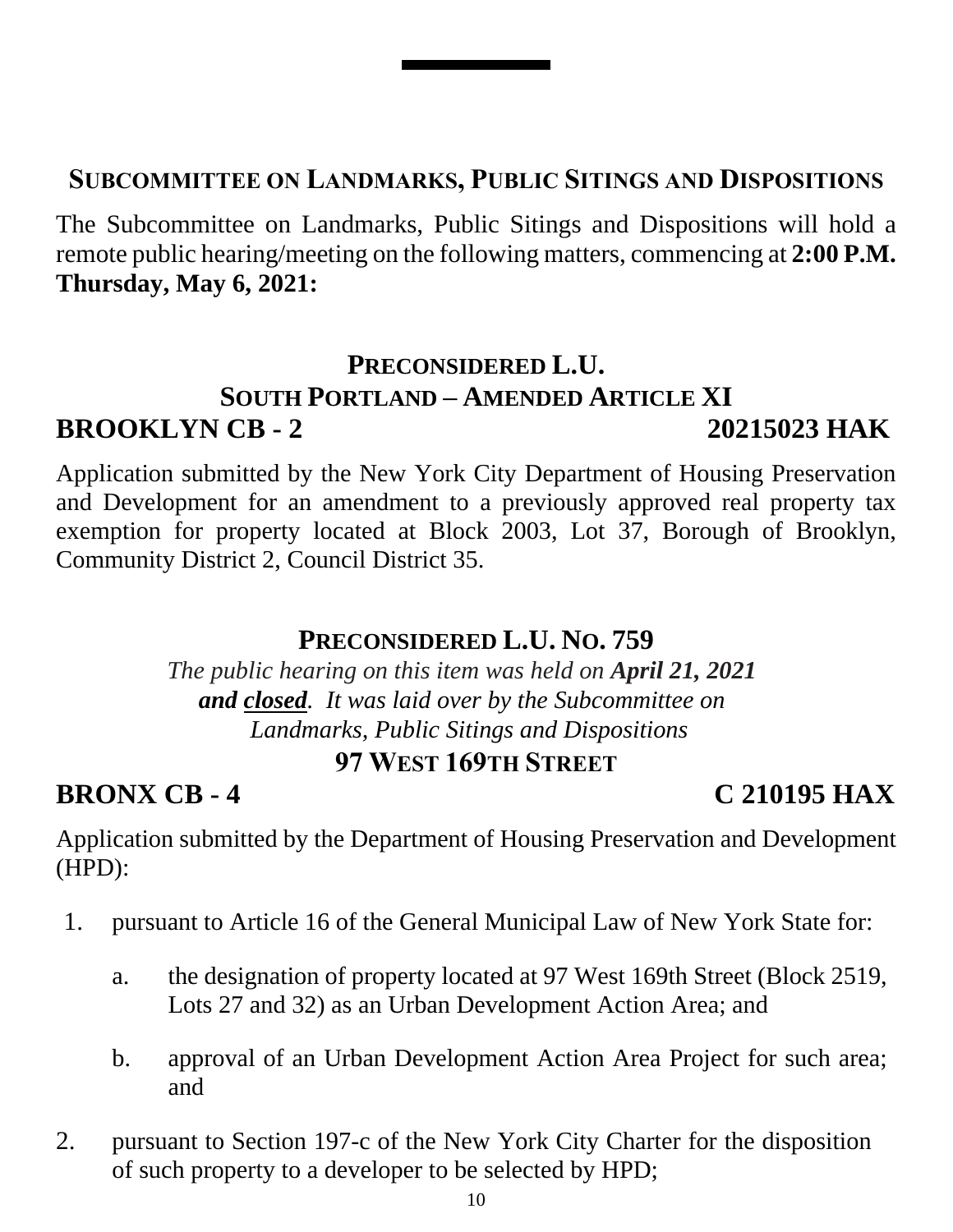to facilitate the development of a nine-story building containing approximately 104 affordable housing units and community facility space.

### **PRECONSIDERED L.U. NO. 760**

*The public hearing on this item was held on April 21, 2021 and closed. It was laid over by the Subcommittee on Landmarks, Public Sitings and Dispositions*

# **HARRIET AND THOMAS TRUESDELL HOUSE BROOKLYN CB - 2 20215001 HIK (N 210282 HIK)**

Application submitted by the Landmarks Preservation Commission regarding the landmark designation of the Harriet and Thomas Truesdell House, 227 Duffield Street (Block 146, Lot 15) (List No. 522/LP No. 2645).

#### **PRECONSIDERED L.U. NO. 761**

*The public hearing on this item was held on April 21, 2021 and closed. It was laid over by the Subcommittee on Landmarks, Public Sitings and Dispositions*

# **SENDERO VERDE – AMENDED UDAAP**

# **MANHATTAN CB - 11 20215020 HAM**

Application submitted by the New York City Department of Housing Preservation and Development pursuant to Article 16 of the General Municipal Law for an amendment to a previously approved urban development action area project located at 50 East  $112<sup>th</sup>$  Street, 60 East  $112<sup>th</sup>$  Street, 75 East  $111<sup>th</sup>$  Street (Block 1617, Lots 20, 120, 125, and 140) ("Disposition Area") (Formerly Lots 20, 22, 23, 25, 28, 29, 31, 33, 35, 37, 38, 39, 40, 41, 42, 43, 45, 46, 48, 50, 51, 52, 53, 54, 121, and 122), Borough of Manhattan, Community District 11, Council District 8.

### **PRECONSIDERED L.U. NO. 762**

*The public hearing on this item was held on April 21, 2021 and closed. It was laid over by the Subcommittee on Landmarks, Public Sitings and Dispositions*

#### **SENDERO VERDE – AMENDED ARTICLE XI**

### **MANHATTAN CB - 11 20215021 HAM**

Application submitted by the New York City Department of Housing Preservation